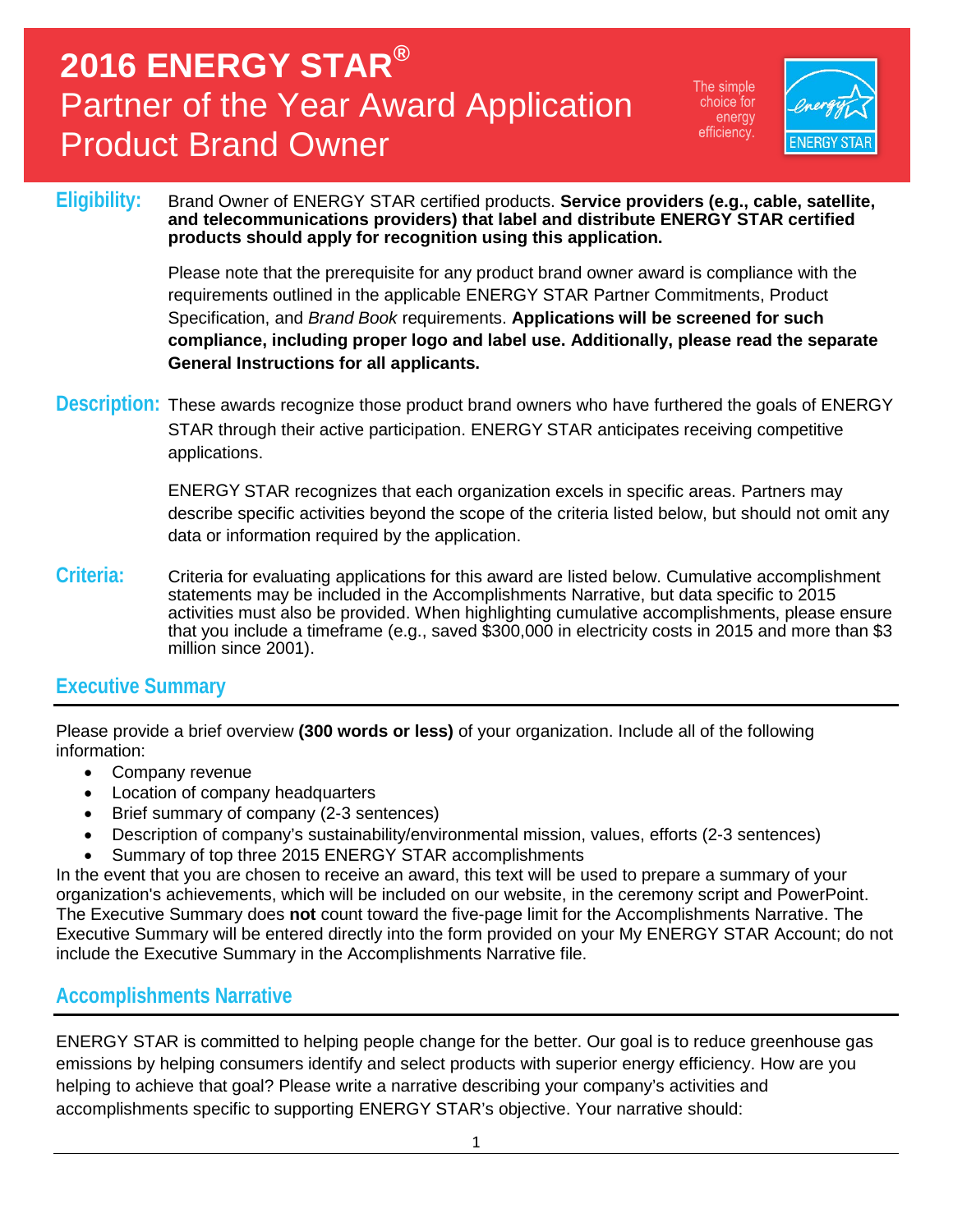The simple choice for energy efficiency.



- Be no more than **five pages**, but may be accompanied by electronic samples of specific promotions, advertisements, or other activities your organization led in 2015.
- Use at least size 11 font.
- Provide a detailed description of your **2015 activities and accomplishments,** demonstrating how you have met the required criteria.
- Be consistent with the outline below, to the extent the activities are relevant to your organization.
- Include all provided tables and their requested data points.
- Provide year-to-date figures for all requested data points. Figures requested for previous year should cover the same time period.
- Provide timeframes for any supplemental data on cumulative outcomes.

NOTE: To receive credit for efforts, applicants must supply all requested data points and descriptions in the Accomplishments Narrative.

### **Furthering Energy Efficiency in Products**

| Number of ENERGY STAR certified models (for windows, number of option packages also |           |
|-------------------------------------------------------------------------------------|-----------|
|                                                                                     |           |
| acceptable)* available in 2015                                                      |           |
|                                                                                     |           |
| Number of ENERGY STAR certified models (for windows number of option packages also  |           |
|                                                                                     |           |
| acceptable) available in 2014                                                       |           |
|                                                                                     |           |
| Percentage change over previous year                                                | [Formula] |
|                                                                                     |           |
|                                                                                     |           |
| Percentage of eligible 2015 models that are ENERGY STAR certified                   |           |
|                                                                                     |           |
|                                                                                     |           |
| For window, door, or skylight manufacturers:                                        |           |
|                                                                                     |           |
| Percentage of models ENERGY STAR qualified in standard version                      |           |
|                                                                                     |           |
|                                                                                     |           |
| Percentage of models that can be upgraded to ENERGY STAR                            |           |
|                                                                                     |           |
| Percentage of total sales (dollars) from ENERGY STAR certified models in 2015       |           |
|                                                                                     |           |
|                                                                                     |           |
| Percentage of total sales (dollars) from ENERGY STAR certified models in 2014       |           |
|                                                                                     |           |
| Percentage change over previous year**                                              | [Formula] |
|                                                                                     |           |
|                                                                                     |           |

\*Please provide a definition of "model" and/or "option packages"

\*\*If you are unable to provide specific sales information, please indicate general year-over-year improvements, if applicable

- Information concerning new ENERGY STAR models/option packages developed/certified in 2015, including a brief description of innovation in product design for energy efficiency. Provide specific examples, design drawings or diagrams, and savings delivered, where possible.
- Description of engagement and leadership in regards to the ENERGY STAR program, including participation in ENERGY STAR product specification development effort(s) and conduct/sharing of research and/or data that support specification development.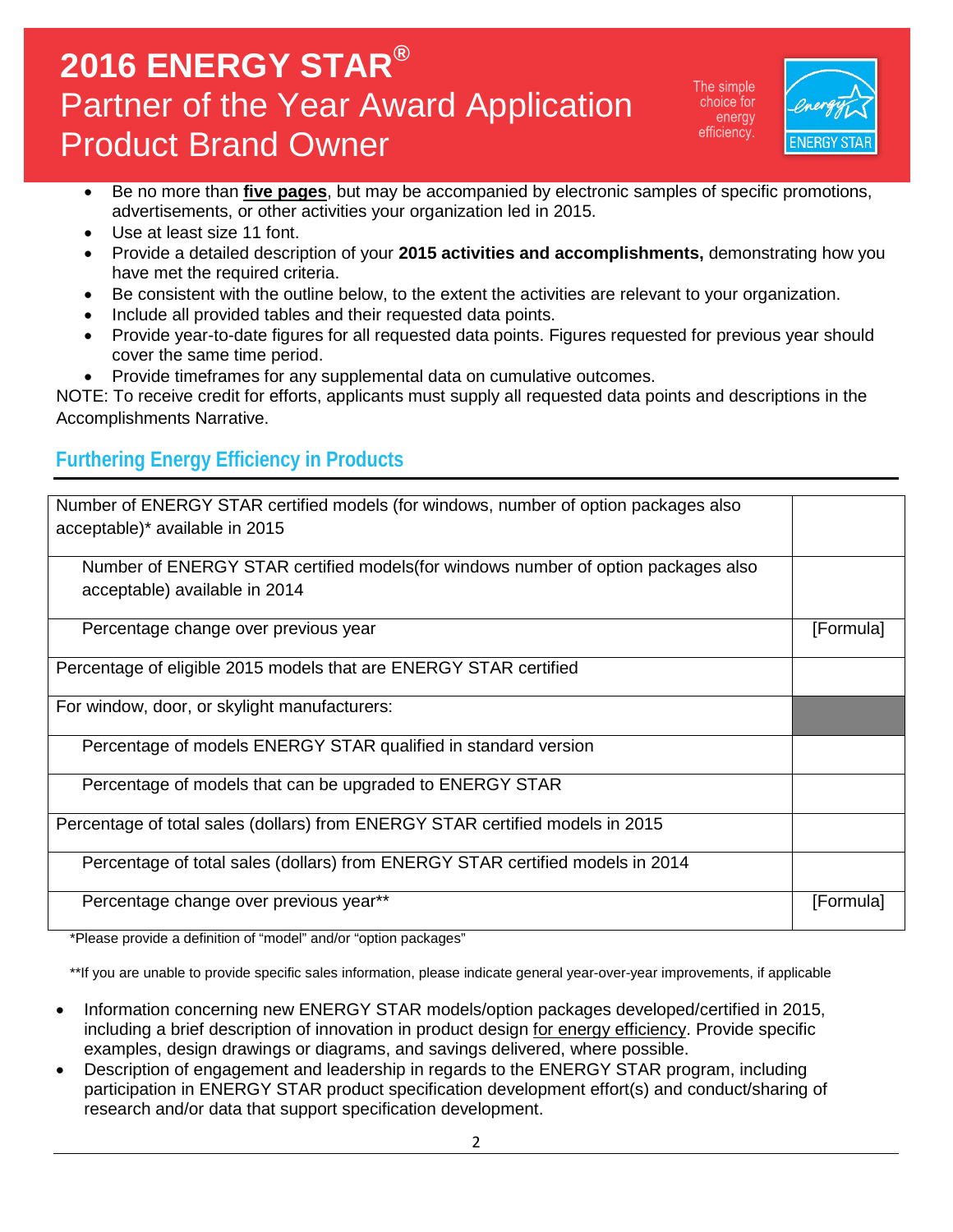The simple choice for energy efficiency.



- Examples that minimum ENERGY STAR labeling requirements were met on products, packaging, online, etc. (Brand Owner/Manufacturers of windows, doors, and skylights must also provide examples of current display labels.)
- Activities that go above and beyond minimum labeling requirements (e.g., unique or highly prominent use of the logo on product or packaging in terms of size, location, etc. while still meeting the *ENERGY STAR Brand Book* requirements: www.energystar.gov/brandbook, featuring ENERGY STAR certification mark on/alongside product images).

### **Training Efforts**

- Integration of ENERGY STAR into your organization's sales force and employee training. Provide scope, description of efforts, measures of impact, and examples (e.g., training manuals, new employee packets, presentations, etc.).
- Cooperation with distributors, retailers, or utility/state/regional partners to increase ENERGY STAR information in retail/distributor product knowledge training. Provide scope, description of efforts, measures of impact and examples (e.g., collateral, e-mails, screen shots of web-based, video, manuals, newsletters, presentations, ENERGY STAR specification summary sheets, etc.).
- Collaboration with EPA in the development of training activities.
- Note: Please do not include examples of training or promotions that feature ENERGY STAR certified products, but do not specifically mention ENERGY STAR.

#### **Sales and Marketing**

| <b>ENERGY STAR industry-focused sales and co-</b><br>promotional efforts                      | How many? | How often? | <b>Reach/Impressions</b> |
|-----------------------------------------------------------------------------------------------|-----------|------------|--------------------------|
| Exhibits and features ENERGY STAR at key<br>industry tradeshows                               |           |            |                          |
| Presentations for or meetings with distributors<br>and/or retailers                           |           |            |                          |
| Leadership and/or participation in ENERGY STAR<br>Campaign and related ENERGY STAR promotions |           |            |                          |
| Co-marketing or cooperative promotions                                                        |           |            |                          |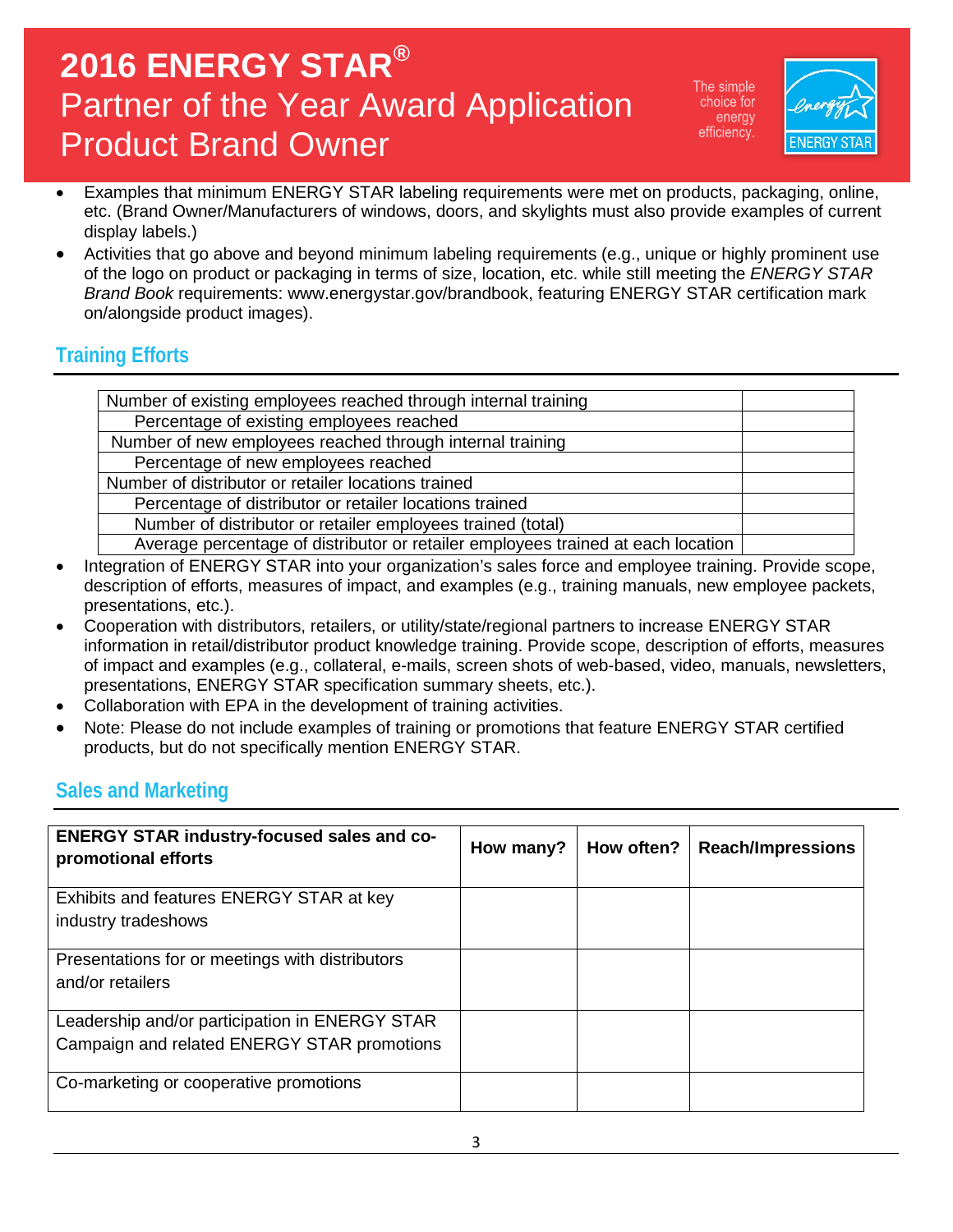The simple choice for energy efficiency.



- Describe ENERGY STAR certified product promotion efforts as outlined below. Be sure to include roles of participants, duration of each promotion, details on impact, and provide visual examples:
	- o Integration of ENERGY STAR in exhibits at key industry tradeshows<br>
	o Integration of ENERGY STAR in presentations for or meetings with do
	- Integration of ENERGY STAR in presentations for or meetings with distributors and/or retailers.
	- o Leadership and/or participation in promotions in conjunction with the ENERGY STAR Campaign and related ENERGY STAR promotional activities (e.g. Team ENERGY STAR, My ENERGY STAR consumer engagement platform, ENERGY STAR Day)
	- o Leadership and/or participation in other cooperative promotions (e.g., in-store, web-based) with utilities, state efficiency program sponsors, retailers, resellers, distributors or suppliers.
	- o Support positioning ENERGY STAR as a trusted resource for energy efficiency and drive traffic to www.energystar.gov.

| <b>ENERGY STAR consumer-focused sales and</b><br>marketing efforts (non-web) | How many? | How often? | <b>Reach/Impressions</b> |
|------------------------------------------------------------------------------|-----------|------------|--------------------------|
| <b>ENERGY STAR-themed community outreach</b><br>activities                   |           |            |                          |
| ENERGY STAR non-web advertising - TOTAL:                                     |           |            |                          |
| Print                                                                        |           |            |                          |
| Radio                                                                        |           |            |                          |
| <b>Direct Mail</b>                                                           |           |            |                          |
| Television                                                                   |           |            |                          |
| <b>ENERGY STAR point-of-purchase efforts</b>                                 |           |            |                          |

- Provide samples of ENERGY STAR-themed community outreach activities, including public relations efforts, special events, and press releases.
- Provide samples of non-web advertising efforts, including print, radio, television, direct mail, etc.
- Provide samples of point-of-purchase (POP) efforts such as brochures, displays, window clings and signage (please submit examples and photographs of POP efforts in place at stores).
- Inclusion of ENERGY STAR/environmental messaging in any of the above activities. Please provide file names and page numbers of examples included in the supporting documentation.

| <b>ENERGY STAR consumer-focused sales and</b><br>marketing efforts (web-based) | How many? | <b>Unique</b><br><b>Visitors</b><br>(Total) | Impact |
|--------------------------------------------------------------------------------|-----------|---------------------------------------------|--------|
| <b>ENERGY STAR pages on company Web site</b>                                   |           |                                             |        |
| <b>ENERGY STAR advertisements on other Web sites</b>                           |           |                                             |        |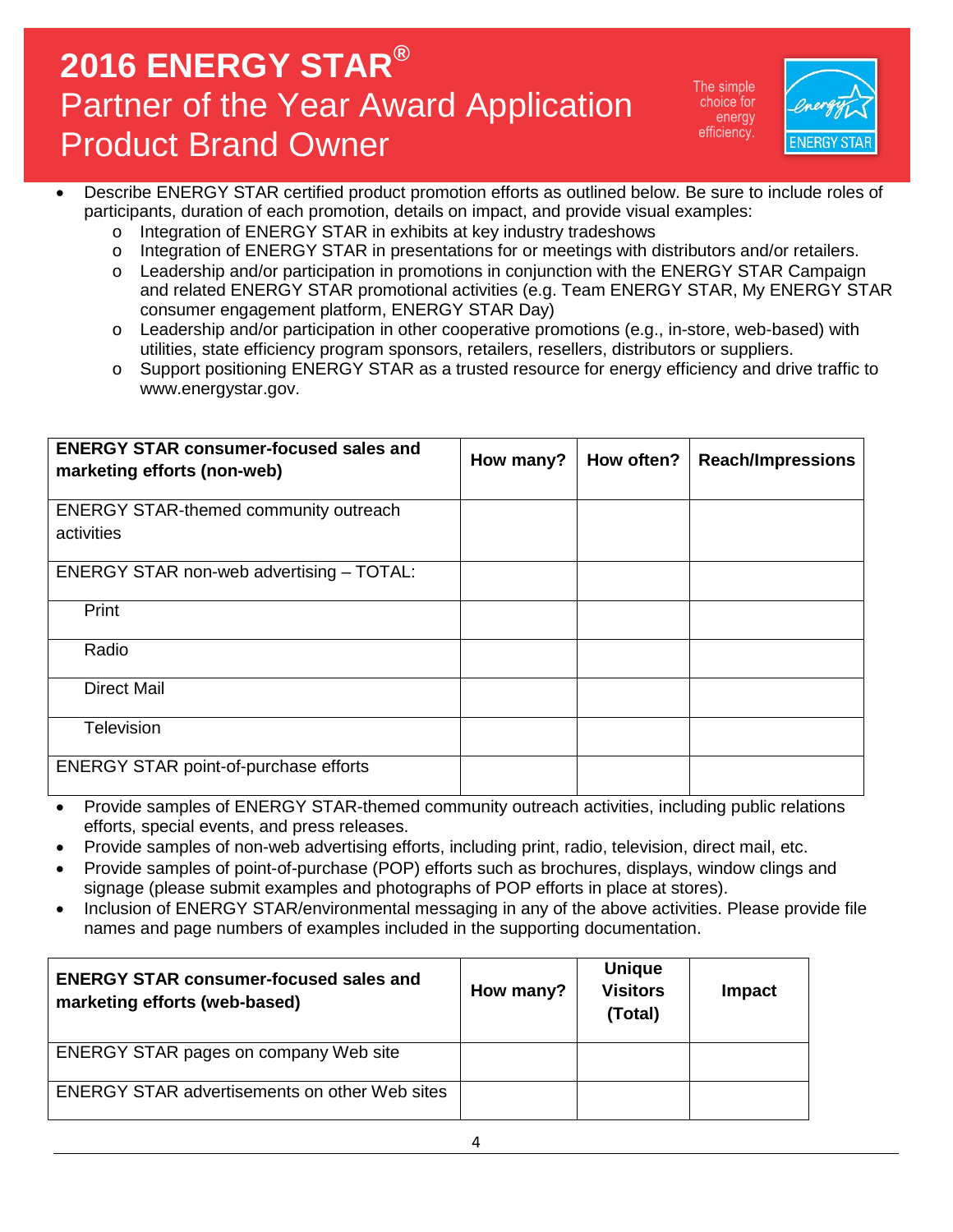The simple choice for energy efficiency.



| <b>ENERGY STAR related on-line videos</b> |                                     |        |
|-------------------------------------------|-------------------------------------|--------|
| <b>ENERGY STAR related blog posts</b>     |                                     |        |
|                                           | <b>Followers/</b><br><b>Friends</b> | Impact |
|                                           |                                     |        |

- Include links to content. Screenshots are not necessary unless the webpage is no longer live.
- Inclusion of ENERGY STAR/environmental messaging in any of the above activities. Please provide file names and page numbers of examples included in the supporting documentation.

#### **Consumer/End User Education**

From your company's Sales and Marketing efforts outlined above, please highlight innovative and/or impactful educational efforts that go above and beyond simple ENERGY STAR logo use and/or messaging. True consumer education efforts are focused on informing and educating the consumer about the ENERGY STAR label, criteria, web site, or how the program works. Also, consumer education efforts on the importance of energy efficiency, the problem of climate change, the benefits of preserving the environment, and/or the benefits of reducing air pollution will be considered.

For each effort, provide the following:

- A summary or description of the effort
- Statistics and data (as relevant) on the impact of the effort, such as:
	- o Quantity of materials/efforts
	- o Frequency of efforts
	- o Reach/Impressions
	- o Web data such as number of views, unique visitors, or average view times
- Examples showing quality educational content, e.g.:
	- o Links to YouTube videos, blogs, social media sites (Facebook or Twitter), or other web pages
	- o Screenshots of pages that are no longer live
	- o Samples of advertorials, brochures, pamphlets, signage, etc.

#### **Cross-Cutting Efforts That Have Been Incorporated into Company Practices**

- Offering recycling of products and/or packaging or developing in-house recycling programs.
- Participation in the development of data tools, such as QPX and Product Finder. Provide product and marketing data using these tools. (Where applicable for your product category).
- Commitment to organization-wide facility energy efficiency improvements.
- Organizational procurement practices of energy efficient and/or ENERGY STAR certified products.
- Outline company efforts to reducing GHG emissions (e.g., recycling programs, solar, Bike to Work initiatives, electric vehicle charging stations, etc.)